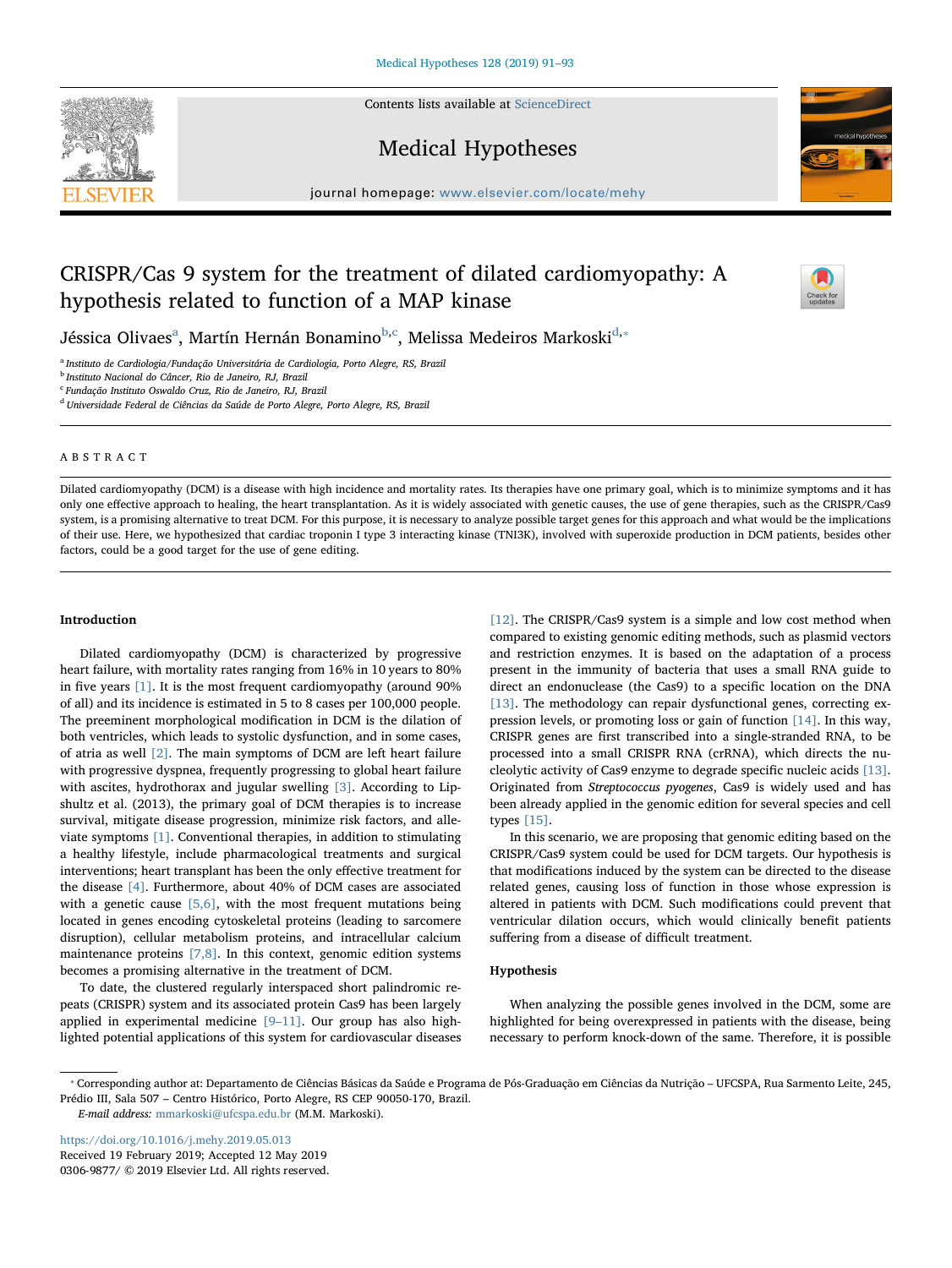### <span id="page-1-0"></span>Table 1

|  |  |  |  |  | Genes whose expression is disturbed and has known effect on susceptibility or cause of dilated cardiomyopathy. |  |  |  |
|--|--|--|--|--|----------------------------------------------------------------------------------------------------------------|--|--|--|
|  |  |  |  |  |                                                                                                                |  |  |  |

| Gene target   | Function                                                                                                                                                                                                                                                       | Justification for editing                                                                                                                                                        | References |
|---------------|----------------------------------------------------------------------------------------------------------------------------------------------------------------------------------------------------------------------------------------------------------------|----------------------------------------------------------------------------------------------------------------------------------------------------------------------------------|------------|
| ACTC1         | Encodes the sarcomeric actin protein, fundamental for the normal<br>functioning of cardiomyocytes.                                                                                                                                                             | The single nucleotide polymorphism rs113178069 in exon 1 generates a<br>missense mutation that occurs in a binding domain for alpha-actinin,<br>which anchors the thin filaments | [17]       |
| Calr          | Encodes a calcium-buffering chaperone of the endoplasmic reticulum. It is<br>highly expressed in the embryonic heart and is essential for cardiac<br>development.                                                                                              | Up-regulated expression of calreticulin induces DCM.                                                                                                                             | [18]       |
| Csq           | Encodes a calcium-binding protein, responsible for calcium storage in the<br>sarcoplasmic reticulum.                                                                                                                                                           | The gene is a target for point mutations, whose overexpression lead to<br><b>DCM</b>                                                                                             | [19, 20]   |
| <b>TNNT2</b>  | The troponin T (TnT) proteins are central players in the calcium regulation<br>of actin thin filament function and is essential for the contraction of striated<br>muscles. The isoforms are generate by alternative splicing. That2 act on<br>cardiac muscle. | The Tnnt2 gene polymorphism loci rs3729547 is related to idiopathic<br>DCM.                                                                                                      | [21, 22]   |
| <b>TNNI3K</b> | Encodes the cardiac troponin I interacting kinase, the protein responsible<br>for the regulation of troponin I type 3.                                                                                                                                         | When overexpressed or even in its normal expression, it is associated<br>with increased susceptibility to DCM.                                                                   | [19]       |

ACT1, Actin, alpha, cardiac muscle 1; Calr, calreticulin; Csq, calsequestrin; TNNT2, cardiac troponin T type-2; TNNI3K, troponin I type 3 interacting kinase.

to permanently disrupt gene function by generating a mutation in the sequence, which can be achieved by insertion or deletion generated by Non-homologous end joining (NHEJ) or even by deleting entire DNA fragments due to double cutting of the DNA in sites flanking the target sequence to be excised. The target of this mutation may be an exon or essential domains for protein formation [\[16\]](#page-2-11). Some of the possible targets, whose modification would be viable to correct, are listed on [Table 1](#page-1-0).

According to Wheeler et al. (2009), selective inhibition of some of these genes could slow down the progression of the DCM [\[19\]](#page-2-12). In case of cardiac troponin I type 3 interacting kinase (TNNI3K), our main study object, its function corroborates with injury through increased mitochondrial superoxide production and impaired mitochondrial function, which is largely dependent on p38 mitogen-activated protein kinase (MAPK) activation [\[23\]](#page-2-13). Thus, Vagnozzi et al. (2013) also showed that inhibition of TNNI3K could reduce oxidative stress, as well as the injurious remodeling in the heart. Thus, when it comes to the targets pointed in the [Table 1](#page-1-0), our hypothesis is that the gene tnni3k would be the most important and suitable for genomic editing experiments. Besides, tnni3k gene encodes a protein that belongs to the MAP kinase kinase kinase (MAPKKK) family of protein kinases. The protein contains ankyrin repeat, protein kinase and serine-rich domains, being important in cardiac physiology [\[24\].](#page-2-14) Nonetheless, DCM is a disease whose genetic base is caused by modifications that lead to great structural changes in cardiac tissue, and may occur very early during the embryonic stage. Thus, validation experiments end up becoming difficult. In this context, the use of stem cells as the mesenchymal stromal cells (MSC), which are from the mesoderm and able to generate muscle tissue in adulthood, or induced pluripotent stem cells (iPSC), could be of great value to the expression analysis of genomic editing targets [\[25\]](#page-2-15). Additionally, for this cell type, both viral vectors [\[12\]](#page-2-7) and non-viral (plasmids) can be used, as demonstrated by Chicaybam et al. (2017) [\[26\].](#page-2-16)

## Hypothesis evaluation

To the TNNI3K gene, for example, guide RNAs whose targets are exons 4 and 5 will be used, since they have a greater amount of base pairs unique to that gene, generating a deletion of a portion of the gene. Forward and reverse primers will be made for each exon, and, after annealing, they will be cloned into the CRISPR vector pSpCas9(BB)-2A-GFP (PX458). The plasmids will be used to gene modify the target mammalian cells and the deletion can be detected by conducting the Polymerase Chain Reaction (PCR) with primers flanking the deleted region, followed or not by amplicon sequencing. According to the result, it is possible to evaluate whether there was successful editing and whether the clones are homozygous or heterozygous for the deletion

#### [\[16\]](#page-2-11).

## Implications of the hypothesis

The biggest advantage of using the CRISPR/Cas9 system for editing genes causing DCM and the validation that shows the processes initiated by action or overexpression of protein products can be controlled is the high range of applicability at the clinic. First, because this can be performed in addition to cell therapy, providing "carrier cells" for modified genes and capable to attach to target tissues (in this case, the heart muscle) correcting local processes [\[27\]](#page-2-17). Second, because multiplex strategies may be used, where multiple genes could be modified. Ousterout et al. (2015) conducted experiments using the system to modify multiple targets (several exons) on a gene that causes Duchenne Muscular Dystrophy and the modified myoblasts were implanted in mice, showing that the dystrophin was expressed and muscle fibers were formed after 4 weeks [\[28\]](#page-2-18). Although, the implications of using CRISPR to provide selective advantage on a tissue or to remove deleterious genes and how this may affect the outcome and efficiency of the editing must be taken into account. Considering a syncytial tissue, as the embryo, for example, it is possible that even after editing, if the cellular product has been shared in the syncytium, the function gain is not seen [\[29\].](#page-2-19)

The ethical issues involved in using this method are also of importance. Considering the fact that it is a recently developed method, it must be considered if it a safe method to be used. In the case of DCM, for example, the CRISPR/Cas 9 system could be used in vitro in the transformation of stem cells or cell lines or in vivo by intramuscular injections of plasmids encoding the CRISPR/Cas 9 system or ribonucleoproteins, such as the protein Cas 9 complexed with the gRNA. In addition, it is also necessary to deliberate whether such a method could be used to treat the disease after the appearance of symptoms, or only prior to the development of clinical aspects, as a form of prevention. The assessment of this aspect must be consistent with the actual screening commonly performed in newborns, which means it should be assessed whether the genetic predisposition is usually detected before or only after the onset of symptoms. It is important to emphasize that DCM, as well as most cardiovascular diseases, is multifactorial, and it is not clear how significant the genetic factor is and whether the CRISPR system would actually be effective in treating the disease or alleviating symptoms. Therefore, many studies are needed to assess how genomic editing can stop or soften the symptoms caused by the disease. Nonetheless, this powerful tools are emerging as a light at the end of the tunnel for this disease.